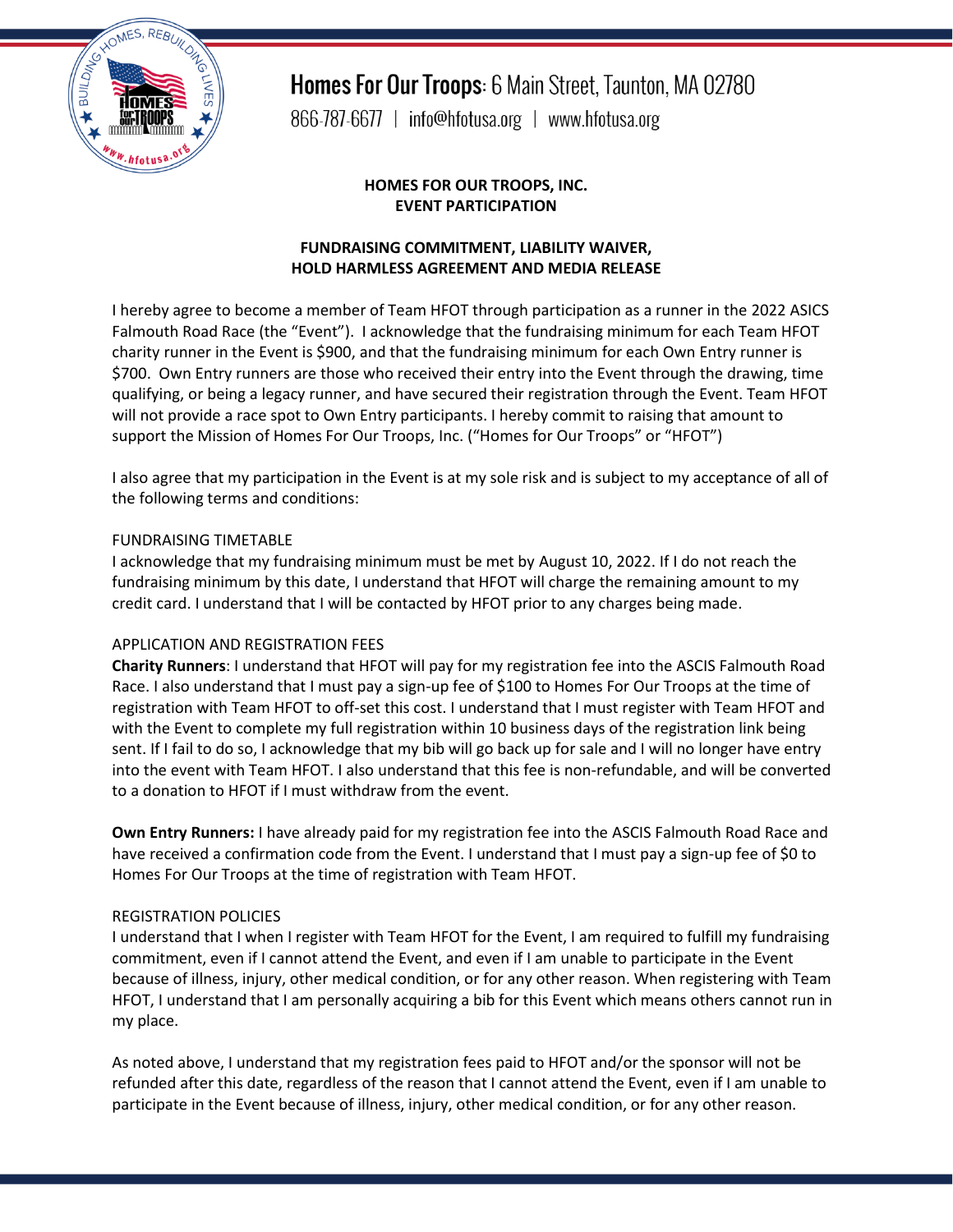

## Homes For Our Troops: 6 Main Street, Taunton, MA 02780

866-787-6677 | info@hfotusa.org | www.hfotusa.org

Whether or not I participate in the Event, Donations raised in my name and received by Homes For Our Troops, Inc. will not be refunded.

## CODE OF CONDUCT

As a Team HFOT member, I become an ambassador of the organization. I commit that my actions and remarks while acting as an ambassador of Homes For Our Troops remain positive, apolitical, and supportive of our service members and their duties. I will adhere to the Event rules, and understand that I may be removed from Team HFOT or not allowed to re-join Team HFOT if I make a conscious decision to break these rules (example: bib swapping or bib replication).

Charity Runners: I understand that charity guaranteed entries cannot be transferred. I understand that if I become injured, I will uphold my fundraising commitment of \$900 by August 10, 2021. Whether or not I participate in the Event, Donations raised in my name and received by Homes For Our Troops will not be refunded.

#### INJURIES

I am fully aware of and appreciate that training for and running a marathon or other race may result in accidents, serious injury, or even death. I am voluntarily participating in Team HFOT with complete knowledge of the associated risks, and I agree to accept responsibility for, and assume, all risks of injury or even death. I am aware that Homes For Our Troops, Inc. is not responsible for and has no role in any aspect of orchestrating or managing the Event.

#### MEDICALLY ABLE TO PARTICIPATE

I verify that I have full knowledge of the rigors of distance running and of the risks involved in training for and participating in the Event. Similarly, I acknowledge that I am fully aware of the risks presented by the COVID-19 pandemic that are attendant to my training for and participating in the Event and that it is my responsibility to take appropriate precautions regarding COVID-19. By signing this Liability Waiver and Release, I declare that I am medically able, properly trained, physically fit and capable of participating in a marathon or other race, and that my medical care provider has approved my participation.

#### MEDICAL SUPPORT

I also understand that medical support for races, such as the Event, consist primarily of volunteer personnel trained to administer first aid during the event and that any assistance they provide is not being rendered as medical advice. I agree to independently consult my physician in the event of any injuries or medical questions arising from or related to my training and participation on Team HFOT.

#### MEDICAL EXPENSES

I also acknowledge full and sole responsibility for my own medical expenses and that I am responsible for any and all medical expenses incurred on my behalf.

#### HOLD HARMLESS

In consideration for being permitted to participate on Team HFOT, I agree to assume all risks of my participation in the Event and hereby release and hold harmless Homes For Our Troops, Inc., Inc., all Partner organizations, training groups and organizations, designated beneficiaries, sponsors, first-aid